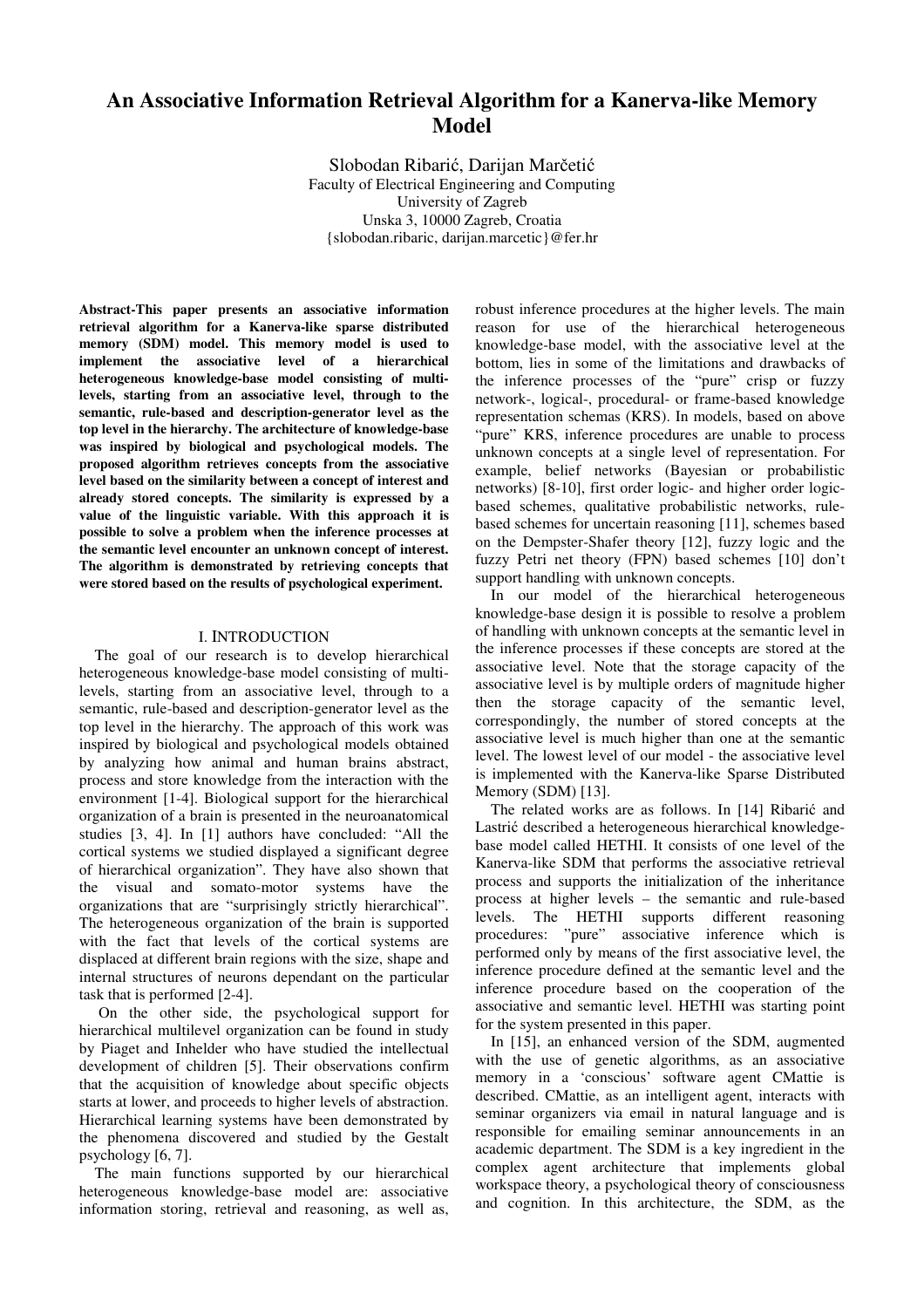primary memory for the agent, provides associations with incoming precepts.

In [16] the authors describe in detail the IDA (Intelligent Distribution Agent) architecture of autonomous software agents as a cognitive model of human cognition that employs the SDM as a working and associative memory. The IDA heterogeneous, hierarchical architecture is composed of a number of different levels, each devoted to a particular cognitive process. An example of a system based on the IDA, used for gathering logistical and medical information from a patient for later use by the triage nurse, is given in [17].

In [18] issues in developing cognitive architectures as generic computational models of cognition are discussed in detail. This paper presents a set of essential desiderata for developing cognitive architectures. It argues for the importance of taking into full consideration these desiderata in developing future architectures that are more cognitively and ecologically realistic. A two level heterogeneous hierarchical design as most appropriate following listed criteria is proposed. Architecture CLARION is described that consists of two levels: the top level that captures explicit processes and the bottom level that handles implicit processes. CLARION provides a conceptual reasoning capability.

In [19] a system architecture for cooperation of heterogeneous information systems is discussed. Cooperation of heterogeneous information systems requires advanced architectures able to solve conflicts coming from data heterogeneity. The project ACSIS (Agents for Cooperation of Secure Information Systems) presents a way to resolve semantic conflicts coming from databases heterogeneity. A multi-level architecture is proposed for the cooperation of heterogeneous information systems. This solution enables semantic conflict resolution by using agents and ontology.

# II. THE ASSOCIATIVE LEVEL OF THE HETEROGENEOUS HIERARCHICAL KNOWLEDGE-BASE MODEL

In order to explain the associative information retrieval algorithm, here we briefly described the main characteristic of the associative level organization [20].

Main task of the associative level is to enable and support inference processes for an unknown concept at the higher semantic level. The associative level of the knowledge base [20] is implemented with the use of some concepts related to the addressing mechanism of the Kanerva's SDM [13]. The SDM model is defined in the space of  $\{0, 1\}^n$ ,  $n \in \mathbb{N}$ , where N is a set of the natural numbers, elements of which are *n*-dimensional vectors with binary components. These vectors are represented as points in an *n*-dimensional space. The number of points in an *n*-dimensional space is  $N = 2^n$ . N is also used for naming the space itself, i.e., N-space.

The main feature of N-space is its distribution, defined on the basis of the distances among the points. The distance  $d(x, y)$  between two points x and y in N-space is defined as the number of corresponding vector components at which they differ, known as the Hamming distance. The distance is, by definition, an integer number in the range from 0 to *n*. The distance  $d(x, y)$  can be used to express the similarity of the points *x* and *y*. Two points in N-space that are close to each other are more similar. The concept of the address region is used at the associative level. The address region of an arbitrary address location *x* in N-space is defined as a circle *O* with the radius *r* and the centre *x*. The address region of *x* contains a set of points that are at most *r* bits from *x*:  $O(r, x) = \{y \mid d(x, y) \le r\}.$ 

The basic characteristics of the above-described SDM model are: the *similarity* and *sparseness* of the memory. *Similarity*, as mentioned above, is based on the distance between points. *Sparseness* is derived from the fact that the actual number of storage locations used is very few compared with  $2^n$ ,  $n \ge 1$ . The storage locations are distributed randomly in N-space and a unique address is assigned to each storage location. Even for a relatively small dimensionality of N-space (for example,  $n = 100$ ) an exorbitant number of possible locations  $(N=2^{100})$  exists. Let us suppose that only a fraction of the possible address space (for example,  $N' = 1,000,000$ ) is available and points are randomly distributed over the entire address space. Such a type of space is called a sparse memory. Correspondingly, addressing N-space is now reduced to addressing the locations of the subspace N', N'  $\subset$  N called N'-space. The address location in N'-space is represented by an *n*-dimensional address vector in the same way as in N-space.

#### *A) Relation of a concept to a point in N'-space and a concept group organization*

Let *C* be a set of abstract objects or concepts from the real world that are stored at the associative level. An element from *C* can be represented with one or more points in N'-space. A point in N'-space is called a location. The concepts are clustered into groups of concepts (locations) based on a user's knowledge and/or intuition. A concept can belong to one or more groups of concepts. Groups of concepts are used because it is natural for humans to organize similar concepts based on their characteristics.

Let us denote a group of points in N'-space by  $G_i$ ,  $i = 1$ ,  $..., g$  (indicated by the name of the group *NGC<sub>i</sub>*) where *g* is the total number of groups. Each group of points is represented by a uniform, random sample of N'-space. Note that  $G_i \cap G_j = \emptyset$  for  $i \neq j$ , and that each point in N'space is indicated by its unique address. For simplicity reasons, let us suppose that the number of points in every group is equal to N'/*g*.

The basic assumption for the proposed model is that the number of points in N'-space is much larger than the number of stored concepts. For mapping a concept  $c_i \in C$ into a set of points in N'-space, the concept-address list is used.

A concept-address list for a concept  $c_i \in C$ , which is stored in the group with the name *NGC<sup>j</sup>* , is represented by the 3-tuple:  $(c_i, NGC_j, [a_i^{i,j},...,a_s^{i,j}])$ , where the *s*-tuple  $(a_i^{i,j},..., a_s^{i,j})$  is an ordered list that contains the addresses of points in N'-space; the first super index of *a* denotes the corresponding concept, the second super index denotes the group  $G_j$  and the *s* denotes the total number of copies of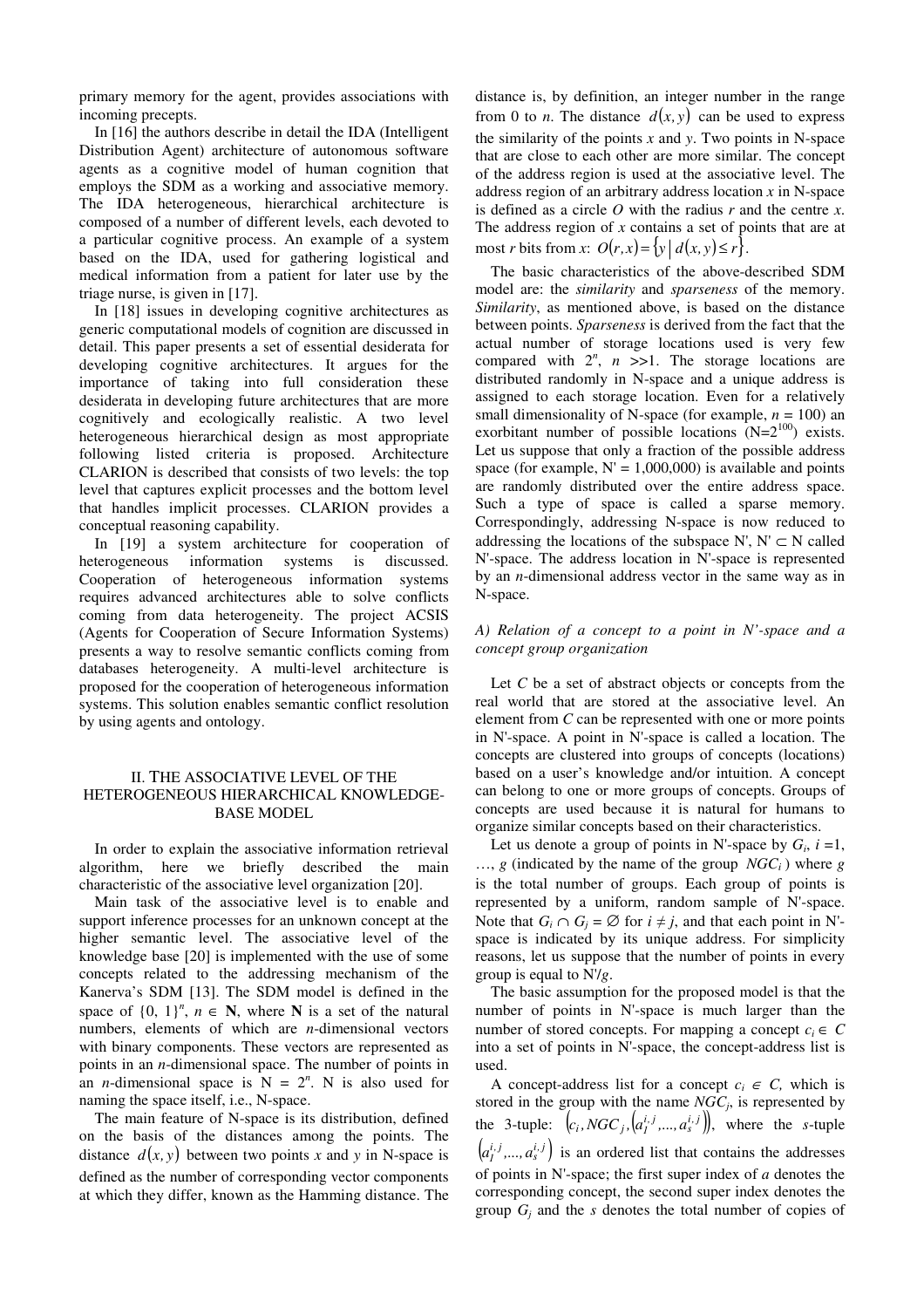the concept  $c_i$  in the group  $G_j$ . When the same concept  $c_i$ belongs to different groups  $NGC_k$ ,  $NGC_l$ , ..., then for each group there is a corresponding concept-address list:  $(c_i, NGC_k, [a_1^{i,k},...,a_t^{i,k}]), (c_i, NGC_l, [a_1^{i,l},...,a_v^{i,l}]), ...$  Note that the concept-address lists are a rudimentary implementation of Kanerva's basic idea of *the word to focus transformation* defined by mapping of the physical signals to sensory features [13].

#### *B) Similarity between concepts*

A linguistic variable *L* is used to express the similarity between the concepts. The values of the linguistic variable *L* are from the following set {*minimally, minorly, more-orless, moderately, considerably, very, extremely*}. The values of the linguistic variable *L* can be transformed to the Hamming distance between two points in N'-space. For example, in terms of the description of similarity with a value of the linguistic variable *L*, two concepts described as "*very*" similar will have a smaller distance between the corresponding points in N'-space than the concepts described as "*minorly*" similar.

# III. THE CONCEPT STORING ALGORITHM AT THE ASSOCIATIVE LEVEL

The process of storing a concept in the associative level is described in detail in [20]. Brief description of the storage algorithm can be given as follows. A user specifies a concept  $c_i \in C$ , where C is a set of concepts, with the name of its group  $NGC_k$ , where the concept will be stored. Optionally, in the second case, the user can specify a measure of similarity, expressed by a value of the linguistic variable *L*, to another already-stored concept  $c_i \in$ *C*, and the name of its group  $NGC_l$ , where  $l \neq k$  or  $l = k$ .

In the first case, when  $c_i \in C$  and the name of its group  $NGC<sub>k</sub>$  are given, the concept will be stored in the randomly chosen free location from its group *NGC<sup>k</sup>* .

In the second case, a concept  $c_i \in C$  will be stored in a location or locations from the group with the name *NGC<sup>k</sup>* , based on the measure of similarity between  $c_i$  and  $c_j$ expressed with the value of the linguistic variable *L*. The measure of similarity expressed by *L* is mapped to the Hamming distance  $d$  in the N'-space. The concept  $c_i$  can be stored in more then one free location. These locations are at the distance  $d$  from the all locations where  $c_j$  was already stored.

# IV. THE ASSOCIATIVE INFORMATION RETRIEVAL ALGORITHM

Set of concepts stored at the associative level is denoted by C, while the set of concepts at the semantic level is denoted by D. Note that  $D \subset C$  and  $Card(C) \gg Card(D)$ , where Card denotes a cardinality of a set, i.e. the number of concepts stored at the associative level is much larger compared to the number of concepts stored at the semantic level.

The main task of the associative information retrieval algorithm is to solve the problem when the inference processes at the semantic level encounter an unknown concept of interest, i.e.  $c_i \notin D$ . Note that the concept of interest  $c_i$  is likely to be stored in one or more locations at the associative level due to  $Card(C) \gg Card(D)$ .

The aim of the proposed associative information retrieval algorithm is to retrieve all the concepts from the associative level that have defined similarity measure (expressed with a value of the linguistic variable *L*) to the concept of interest. Among retrieved concepts it is expected that some of the concepts also belong to the semantic level. Such "inducted" concepts are used to initialise the inference process at the semantic level. If there are no such concepts, the inference process at the semantic level cannot be started.

The associative information retrieval algorithm is formally given as follows:

**Input:** A concept of interest *c<sup>i</sup>* , name of its group *NGC<sup>k</sup>* (optionally), a user-defined measure of similarity related to the concept of interest expressed with the value *l* of the linguistic variable *L* (optionally).

# **Step 1:**

- i) IF the concept of interest  $c_i \notin C$ , THEN return the message: "The concept of interest is not at the associative level". **End**.
- ii) IF the concept of interest  $c_i \in C$  AND the name of group *NGC<sup>k</sup>* is not given, **THEN** retrieve all concept-address lists  $(c_i, NGC_u, [a_i^{i,u},..., a_{s1}^{i,u}]),$  $(c_i, NGC_v, (a_1^{i,v}, ..., a_{s2}^{i,v})), \dots$ , where  $c_i \in NGC_u$ ,  $c_i \in$  $NGC_v$  ,  $...$  .
- iii) **IF** the concept of interest  $c_i \in \mathbb{C}$  **AND** the name of its group *NGC<sup>k</sup>* are given, **THEN** retrieve the concept-address list  $(c_i, NGC_k, [a_i^{i,k},..., a_s^{i,k}])$  from the set of concept-address lists (addresses  $a_i^{i,k}$ ,  $b = 1,...,s$  for concept  $c_i \in \mathbb{C}$ , from group with name  $NGC_k$ , are defined as *n*-bit vectors determining the locations in N'-space where the concept  $c_i$  is stored, the superscript *i* of  $a_b^{i,k}$ corresponds to the concept index, while  $k$  is group index.

#### **Step 2:**

- i) **IF** the measure of similarity is not given, **THEN** set the measure of dissimilarity  $h = 0$  what means "*extremely* similar".
- ii)**IF** the measure of similarity is given by the value *l* of the linguistic variable *L*, **THEN** determine the measure of dissimilarity  $h \in H$  by using the function  $f_h: L \to H$ , where  $l \in L$ , *H* is the set of the measures of dissimilarity  $H = \{0, 1, \ldots, z-1\}$ , and  $z$ is the total number of values of the linguistic variable *L*. The function  $f_h$  is given in TABLE I.

# **Step 3:**

The radii  $r_1$  and  $r_2$  define the n-dimensional hollow sphere where the locations with defined measure of similarity lie. Fig. 1. illustrates 2-dimensional example of N'-space where the potential addresses of locations can lie.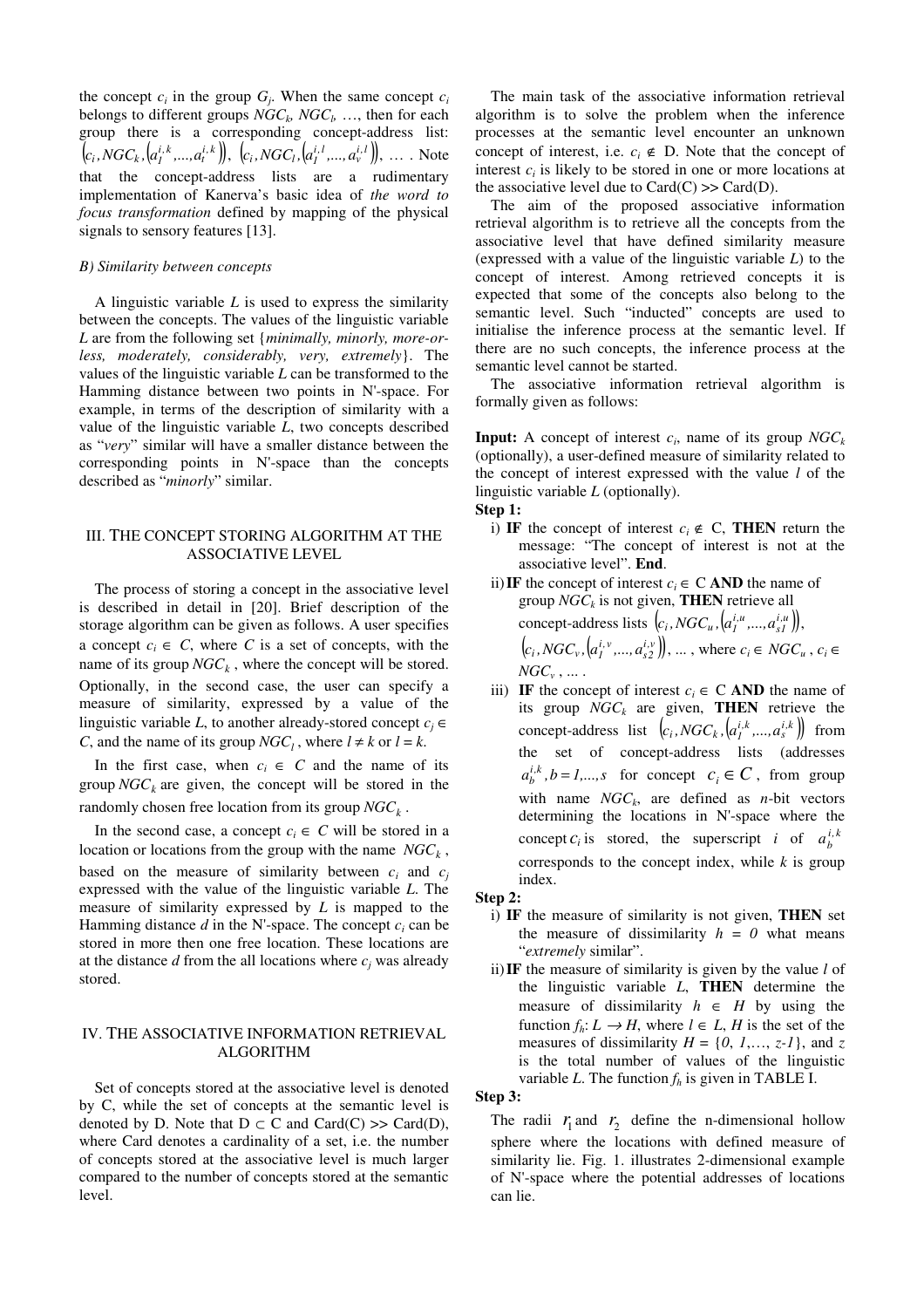Determine the radii  $r_1$  and  $r_2$  as follows:

i) **IF**  $h = 0$  **THEN** set  $r_1 = 0$ , and calculate  $r_2 = \begin{bmatrix} r_p \cdot \beta \end{bmatrix}$ , the potential addresses lie in the n-dimensional sphere with radius *r2* ;

ii) **IF** 
$$
h > 0
$$
 **THEN** calculate  $r_1 = \left[ r_p \cdot \left( \alpha \cdot \frac{h-1}{z-1} + \beta \right) \right]$ , and  

$$
r_2 = \left[ r_p \cdot \left( \alpha \cdot \frac{h}{z-1} + \beta \right) \right]; \text{ where}
$$

- $\bullet$   $\vert$  denotes the ceiling of a value of an expression,
- radius  $r_p$ , called the basic radius, defines the *x*'centred circle  $O(r_p, x')$ ;  $x' \in N'$ -space, which contains on average  $p$  proportion of points  $y'$  in N'space that satisfy the relation  $O(r_p, x') = \left\{ y' \mid d(x', y') \le r_p \right\}$ . The radius  $r_p$  is obtained from TABLE II based on the number of dimensions *n* of N'-space and the proportion *p* of N' space within  $r_p$  bits of a point x'. The proportion  $p$  is determined experimentally and its value is between  $10^{-3}$  to  $10^{-6}$ ,
- parameter  $\beta$ ;  $l \leq \beta \leq \frac{n}{2 \cdot r_p}$  $1 \leq \beta \leq \frac{n}{2 \cdot r_p}$  defines the minimum

value of  $r_2$  when the concepts are extremely similar  $(h = 0, r_1 = 0, r_2 = [r_p \cdot \beta]),$ 

• parameter  $\alpha$ ;  $0 < \alpha < \frac{n}{2 \cdot r_p} - \beta$  $0 < \alpha < \frac{n}{2} - \beta$ , determines the incremental step of the radii  $r_1$  and  $r_2$  according to the

dissimilarity measure *h*.

#### **Step 4:**

- i) **IF** a name of group *NGC<sup>k</sup>* is not given, **THEN** select all addresses  $a_b^{i,t}$ , where  $t = u, v, ...$  and  $b = 1, ...,$ *s1*, *1*, …, *s2*, … from retrieved concept-address lists  $(c_i, NGC_u, [a_1^{i,u},...,a_{s1}^{i,u}]), (c_i, NGC_v, [a_1^{i,v},...,a_{s2}^{i,v}]), ...$ obtained in **Step 1**.
- ii) IF a name of a group  $NGC_k$  is given, THEN select every address  $a_b^{i,t}$ , where  $t = k$  and  $b = 1, ..., s$ , from retrieved concept-address list  $(c_i, NGC_k, [a_i<sup>i,k</sup>,..., a_s<sup>i,k</sup>])$ obtained in **Step 1.**

**Step 5:** For all selected addresses  $a_b^{i,t}$  from **Step 4**. find all nonempty locations  $y_m$ ,  $m = 1, 2, \ldots$  from the N'-space, with addresses  $a_e^{j,w}$  that satisfy the following conditions:  $d(a_b^{i,t}, a_e^{j,w}) > r_1$  and  $d(a_b^{i,t}, a_e^{j,w}) \le r_2$ ,

- addresses  $a_e^{j,w}$  define locations where some concepts  $c_i \in C$  are stored. These concepts belong to groups with names  $NGC_w$ ,  $w \in \{1, ..., g\}$ , *g* is the number of groups,
- *e*∈**N** is "dummy" index that specifies address storage order of a concept *c<sup>j</sup>* .

**Step 6:** Return the list of concepts that are stored in locations  $y_m$ ,  $m = 1, 2, ...$  obtained in **STEP 5**.

TABLE I MAPPING OF THE VALUES OF THE LINGUISTIC VARIABLE *L* TO THE VALUES OF THE MEASURE OF DISSIMILARITY *H*

| $f_h: L \rightarrow H$                         |                                                         |  |  |
|------------------------------------------------|---------------------------------------------------------|--|--|
| Values of the linguistic<br>variable $l \in L$ | Values of the<br>measure of<br>dissimilarity, $h \in H$ |  |  |
| extremely                                      |                                                         |  |  |
| very                                           |                                                         |  |  |
| considerably                                   | $\mathfrak{D}_{\mathfrak{p}}$                           |  |  |
| moderately                                     | 3                                                       |  |  |
| more-or-less                                   |                                                         |  |  |
| minorly                                        | 5                                                       |  |  |
| minimally                                      |                                                         |  |  |

| TABLE II                                           |
|----------------------------------------------------|
| RADII $r_p$ OF $x$ -CENTRED CIRCLES THAT ENCLOSE A |
| SPECIFIED PROPORTION $p$ OF N'-SPACE [13]          |

| Proportion $p$ of                   | Number of dimensions $n$ |           |                    |
|-------------------------------------|--------------------------|-----------|--------------------|
| the N'-space<br>within $r_p$ , bits | $n=100$                  | $n=1,000$ | $n=1,000$ ,<br>000 |
| of point $x$                        | $r_p$                    | $r_p$     | $r_p$              |
| 0.000000001                         | 20                       | 405       | 4,700              |
| 0.00000001                          | 23                       | 411       | 4,720              |
| 0.0000001                           | 24                       | 418       | 4,740              |
| 0.000001                            | 26                       | 425       | 4,760              |
| 0.00001                             | 29                       | 433       | 4,790              |
| 0.0001                              | 31                       | 441       | 4,810              |
| 0.0005                              | 34                       | 448       | 4,840              |
| 0.001                               | 35                       | 451       | 4,850              |
| 0.01                                | 38                       | 463       | 4,880              |
| 0.01                                | 44                       | 480       | 4,940              |
| 0.25                                | 47                       | 489       | 4,970              |
| 0.5                                 | 50                       | 500       | 5,000              |



Dots• represent concepts that are *extremely*  $(h = 0)$ 

similar to *c<sup>i</sup>*



Dots • represent concepts that are *minimally*  $(h = 6)$  or *minorly*  $(h = 5)$ or *more-or-less*  $(h = 4)$  or *moderately* (*h* = *3*), *considerably* (*h*  $=$  *2*) or *very* ( $h = 1$ ) similar to  $c_i$ 

Fig. 1. A simplified two-dimensional example of space where the potential addresses of locations can lie.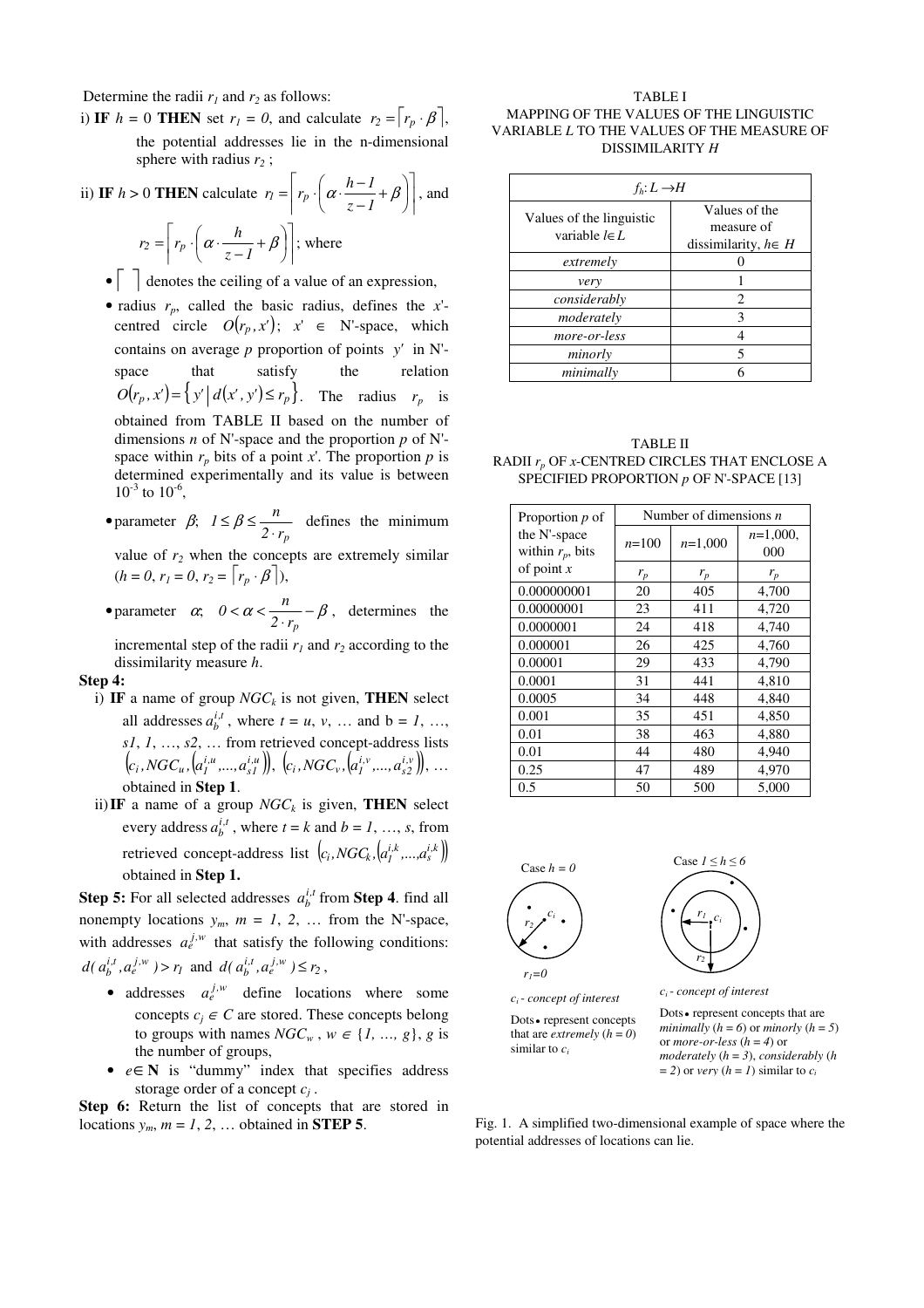# V. AN EXAMPLE

Let us suppose that N'-space is created as subspace of Nspace;  $N=2^n$ ;  $n = 100$ . The N'-space is defined by the following parameters:  $N' = 1,000,000$ ,  $g = 20$ ,  $p = 0.0001$ ,  $\alpha$ = 0.5 and  $\beta$  = 1. The number of storage locations in every group is equal to  $N/g = 50,000$ . Based on selected values of *p* and *n*, the radius  $r_p = 31$  is determined (see TABLE II). Based on associative connections between concepts that are obtained form the psychological experiment [21] concepts were stored by means of concept storing algorithm presented in [20]. TABLE III represents the addresses of locations where the concepts from the psychological experiment are stored at the associative level of the hierarchical heterogeneous knowledge-base. Note, that addresses were determined based on the frequency of the first association to given stimuli word: *needle* [20], [21]. Results depicted in TABLE III are obtained by the program simulator described in [20]. Note that all concepts are stored with assumption they belong to the same group.

TABLE III RESULTS OF THE CONCEPT STORING ALGORITHM FOR CONCEPTS OBTAINED BY PSYCHOLOGICAL EXPERIMENT [21]

| Concepts   | Store address (100 bit vector, |  |  |
|------------|--------------------------------|--|--|
|            | represented as hex number)     |  |  |
| needle     | 54237B12DF036C08781725B2C      |  |  |
| thread     | 7262F9C212636E4A6C3FA6E26      |  |  |
| pin(s)     | 662773FEB5516488593F3E900      |  |  |
| sharp      | 97014B206BCFC4485A2E2592E      |  |  |
| sew(s)     | 55D159785343586B6135242A5      |  |  |
| sewing     | 0AE25D307F7B8D023A072DF37      |  |  |
| steel      | 3BCF51C2C28AA94E78377D36C      |  |  |
| point      | 12035F96D5EF6AD72C4FE894E      |  |  |
| instrument | 120B5206C66D5104DDB616BEE      |  |  |
| eye        | B6834FFE79AA5E9CF536457E9      |  |  |
| thimble    | F8331B2FA712704B94550C09A      |  |  |

From the TABLE III we can see, for example, that the Hamming distance between the addresses where the concepts *needle* and *thread* are stored is *d*(54237B12DF036C08781725B2C, 7262F9C212636E4A- $6C3FA6E26$  = 31. Let us suppose that the concept of interest is  $c_2 =$  "*thread*". Let us retrieve all stored concepts for which the measure of the similarity to the concept of interest is "*moderately"*. Note that concept "*thread*" is stored with similarity measure related only to the concept "*needle*" and that the similarities to all other concepts are unknown for now.

Associative information retrieval algorithm is applied as follows:

**Input:** A concept of interest is  $c_2 =$  "*thread*", name of its group is *NGC1*, measure of similarity is expressed with the value "*moderately*".

**Step 1:** The concept-address list  $\left($ *thread*, *NGC*<sub>*I*</sub>,  $\left(a_i^{2,1}\right)$  is retrieved from the set of concept-address lists.

**Step 2:** For the value "*moderately*" of the linguistic variable *L*, based on TABLE I, the measure of dissimilarity  $h = 3$  is obtained.

**Step 3:** Radii  $r_1$  and  $r_2$  are:

$$
r_{1} = \left[ r_{p} \cdot \left( \alpha \cdot \frac{h - l}{z - l} + \beta \right) \right], r_{1} = \left[ 3I \cdot \left( 0.5 \cdot \frac{3 - l}{7 - l} + I \right) \right] = 37,
$$
  
\n
$$
r_{2} = \left[ r_{p} \cdot \left( \alpha \cdot \frac{h}{z - l} + \beta \right) \right], r_{2} = \left[ 3I \cdot \left( 0.5 \cdot \frac{3}{7 - l} + I \right) \right] = 39.
$$
  
\n**Step 4:** Select address  $a_{i}^{2, l}$ , from (thread, NGC<sub>1</sub>,  $\left( a_{i}^{2, l} \right)$ ).  
\nThe address is 7262F9C212636E4AGC3F46E26  
\n**Step 5:** For address  $a_{i}^{2, l}$ , from (thread, NGC<sub>1</sub>,  $\left( a_{i}^{2, l} \right)$ ),  
\nmetricive locations with addresses  $a_{e}^{j,w}$  that satisfy the  
\nfollowing conditions:  $d(a_{i}^{2, l}, a_{e}^{j,w}) > 37$  and  
\n $d(a_{i}^{2, l}, a_{e}^{j,w}) \le 39$ . Addresses  $a_{e}^{j,w} = a_{i}^{3, l}$  and  $a_{e}^{j,w} = a_{i}^{4, l}$   
\n(where concepts  $c_{3} = \text{`pin"}$  and  $c_{4} = \text{`sharp}$  are stored)  
\nsatisfy these conditions, i.e.  $d(a_{i}^{2, l}, a_{i}^{3, l}) > 37$ ,  
\n $d(a_{i}^{2, l}, a_{i}^{3, l}) \le 39$ ,  $d(a_{i}^{2, l}, a_{i}^{4, l}) > 37$ ,  $d(a_{i}^{2, l}, a_{i}^{4, l}) \le 39$ .  
\nNote that  $d(a_{i}^{2, l}, a_{i}^{3, l}) = (7262F9C212636E4AGC3FA-6E26, 662773FEB5516488593F3E900) = 38$  and  
\n $d(a_{i}^{2, l}, a_{i}^{4, l}) = (7262F9C2$ 

It means that concepts *pin* and *sharp* are *moderately*  similar to the concept of interest *thread.* 

Some already stored concepts (see TABLE III), based on the psychological experiment [21], are used to demonstrate the associative information retrieval algorithm. The results for five stored concepts are obtained by the program simulator and given in TABLE IV.

TABLE IV SOME RESULTS OF THE ASSOCIATIVE INFORMATION RETRIEVAL ALGORITHM FOR FIVE STORED CONCEPTS FROM THE EXAMPLE

| <b>INPUT</b>           |              | <b>OUTPUT</b>            |
|------------------------|--------------|--------------------------|
| Concept of<br>interest | L            | Output list              |
| needle                 | extremely    | ${theread, pin, sharp}$  |
| thread                 | moderately   | $\{pin, sharp\}$         |
| sewing                 | very         | ${needle}$               |
| steel                  | minorly      | $\{sew, sewing, point\}$ |
| thimble                | more-or-less | ${needle}$               |

#### VI. CONCLUSION

This paper presents the associative information retrieval algorithm for the associative level of the hierarchical heterogeneous knowledge-base model. The model of knowledge-base was inspired by biological and psychological models obtained by analyzing how animal and human brains abstract knowledge from the interaction